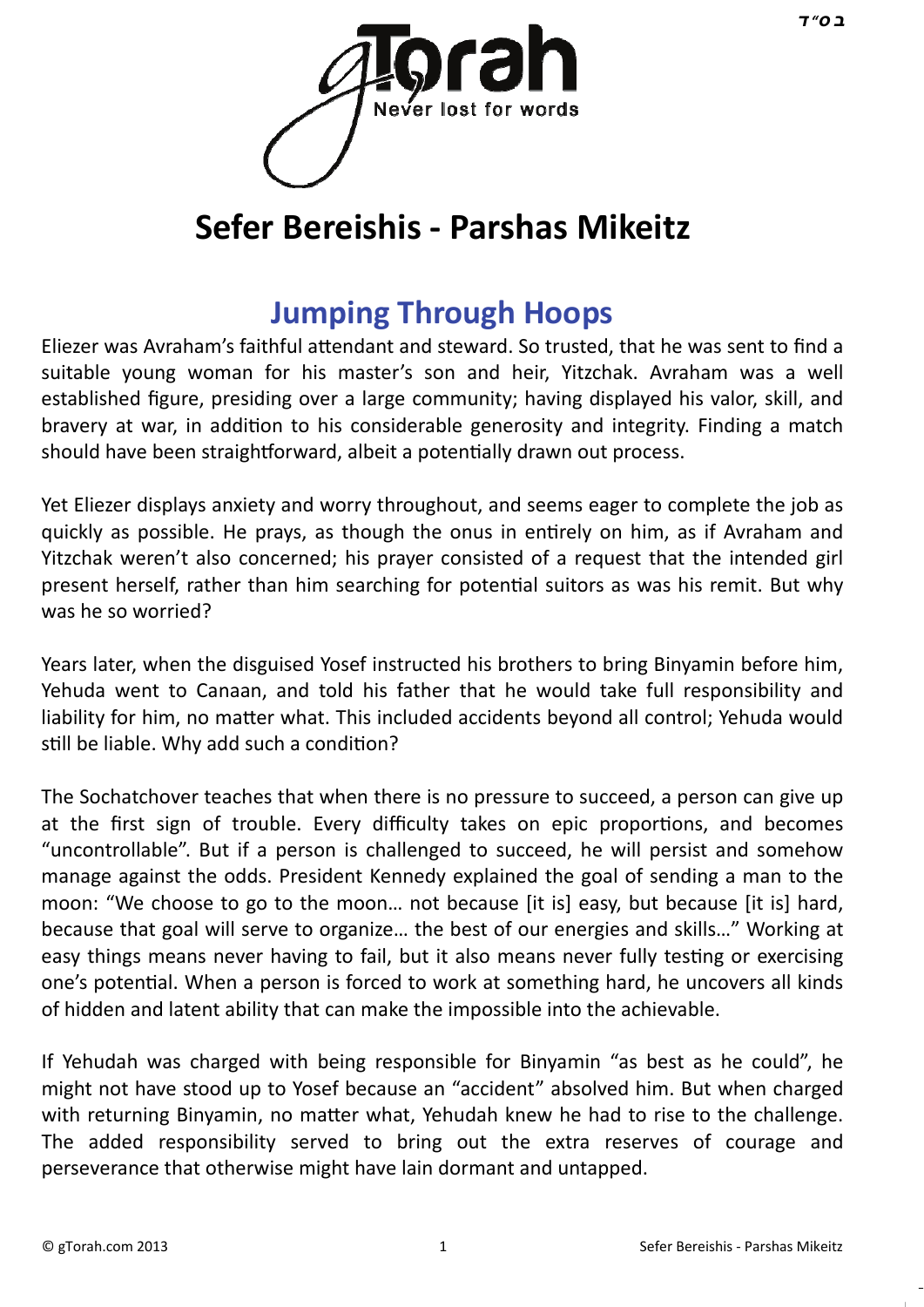The Shem MiShmuel explains that for similar reasons, Eliezer had a daughter[of](http://en.wikipedia.org/wiki/Samekh)  marriageable age. Every girl he met could be declined, and on his return, he could pass off his failure as beyond his control, and then subtly note that his daughter was marriageable… Yehudah took full responsibility for Binyamin to account for "uncontrollable" things, and Eliezer feared that his personal biases would disturb his focus. R' Chaim Brown notes that this explains Eliezer's sense of urgency, and desire for certainty.

Eliezer knew that when dismissing potential suitors, he would always doubt his motivations for doing so. Eliezer asked for the right girl to present herself to him immediately, and asked for Hashem to remove any need for deliberation. He prioritized his mission so absolutely to the extent that we only find out about his daughter after he completes his task and Rivka has been selected. Ultimately, these efforts not only cleared his conscience, but left Lavan and Besuel with incontrovertible proof that Rivka was meant for Yitzchak.

The eyes can't see anything if the mind is blind. Perception is so crucial to attitude, and by changing the way you think about things, you'll change the way you see them. When adversity presents itself, consider that the gauntlet has been lain down, to provide the impetus to force more from you; and watch yourself rise to the challenge.

## **S[eeing What's in Front of You](http://gtorah.com/2012/12/07/seeing-whats-in-front-of-you/)**

During the famine in Canaan, Yakov sent his sons to Egypt, and they were captured and imprisoned. Unbeknownst to them, their captor was actually their long lost brother Yosef. In prison, they discussed their situation:

ּוּ אִמְרוּ אִישׁ אֶל-אַחִיו, אֲבַל אֲשִׁמִים אֲנַחְנוּ על-אַחִינוּ, אֲשֶׁר רַאִינוּ צַרִת נַפְשׁוֹ בְּהֹתְחַנְנוֹ אלינוּ, וְלֹא שַׁמַעָנוּ; על-כַּן בַּאה אלינוּ, הצַרַה הזֹ את –

The brothers lamented to each other, "We are guilty for what we did to our brother! We saw his suffering, when he pleaded with us, and we ignored him! We have brought this on ourselves!" (42:21)

But on reviewing the entire episode, no reference is made to Yosef talking to them once their decision was made to get rid of him.

R' Shlomo Freifeld suggests a beautifully simple truism as a resolution.

When a person doesn't want to see something, they are literally blind to it. To the brothers eyes, their minds were made up  $-$  he was gone. Of course he begged and cried; but did they notice? Not at all – and the Torah records that he didn't make a sound, because they were the actors in that story. To their eye, he didn't make a noise.

It was only in hindsight, sitting in jail, that they could take stock and relive their terrible ordeal. They saw events with no bias, and realized their folly. They couldn't see the forest for all the trees.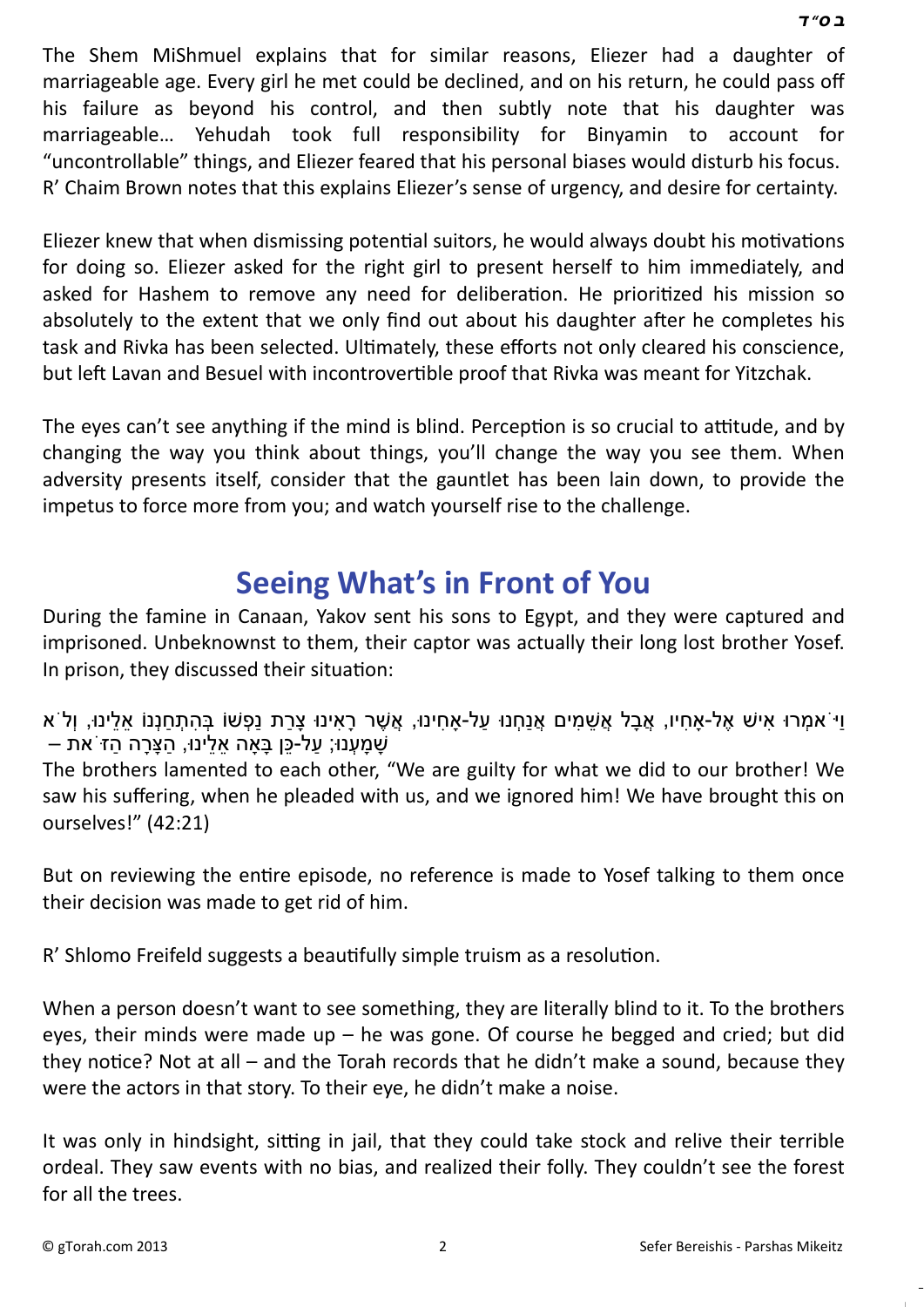#### **[Random searches?](http://gtorah.com/2009/12/17/random-searches/)**

To ensnare his brothers, Yosef planted money that the brothers discovered on the way back home, and returned it. On their second visit, having gotten Shimon freed from jail by bringing Binyamin, Yosef ensnared them again, by planting a goblet in Binyamin's sack:

וַיְחִפָּשׂ בַּגְּדוֹל הַחַל וּבַקְטֹן כִּלָּה וַיִּמַּצַא הַגְּבִיע בַּאמִתְּחַת בַּנִימַן –

He searched; he began with the eldest and finished with the youngest, and the goblet was found in Binyamin's sack. (44:12)

The Midrash says that the eldest referred to was in fact Shimon, not Reuven, and Binyamin was the next to be searched; not the whole family in order. The Brisker Rav wonders how the Midrash reached this conclusion.

The Maharil Diskin notes that after returning the earlier planted money the brothers could הֵן כֶּסֶף אֲשֶׁר מַצָּאנוּ בְּפִי אַמְתָּח תֵינוּ הֵשִׁיב נוּ אֵלֵיךָ מֵאֶרֶץ כְּנַעַן וְאֵיךָ נִגְנֹ ב מִבֵּית אֲד נֵיךָ כֶּסֶף :claim  $-$  אוֹ זהב $"$ 

"The money we found in the mouth of our sacks we returned to you from the land of Canaan; so how could we steal from your master's house silver or gold?". (44:8)

This had displayed their honesty, which was not in doubt.

However, two people could not argue this – Shimon and Binyamin. Binyamin had not been there, he could hardly say he was as honest as his brothers who had returned Yosef's gold! All the while, Shimon had been imprisoned for the duration of their first journey back, to ensure their return with Binyamin.

So the Midrash deduces that the Torah is actually stating us that the only people who were searched were the oldest and youngest, of the people whose honesty had not been proven, Binyamin and Shimon!

### **[Why did Paroh believe Yosef?](http://gtorah.com/2009/12/14/cow-spirituality-what/)**

Paroh dreams a bizarre dream, that is in fact a premonition of events to come:

ּ וְהִנֵּה מִן הִיְאֹר עֹלֹת שֶׁבַע פַּרוֹת יְפוֹת מַרְאֶה וּבְרִיא ת בַּשַׂר וִתְּרְעֵינַה בַּאַחוּ –

And behold, from the Nile were coming up seven cows, of attractive appearance and robust flesh, and they pastured in the marshland. (41:2)

Yosef offers an interpretation – but why does Paroh so readily accept it? The assurance of an out of favour butler is not sufficient enough to base government on policy on the word of a young prisoner. What did Paroh perceive in Yosef's interpretation?

It is interesting to note that the words יְפוֹת מרְאֵה are used, which is loosely translated as having "attractive appearance". This is imprecise. We find in 29:17, that "וְעֵינֵי לֵאֲה רַכּוֹת וְרָ חֵ ל הָ יְתָ ה יְפַ ת תֹּאַר וִיפַ ת מַ רְ אֶ ה –

Leah's eyes were tender, but Rachel had beautiful features and a beautiful countenance."